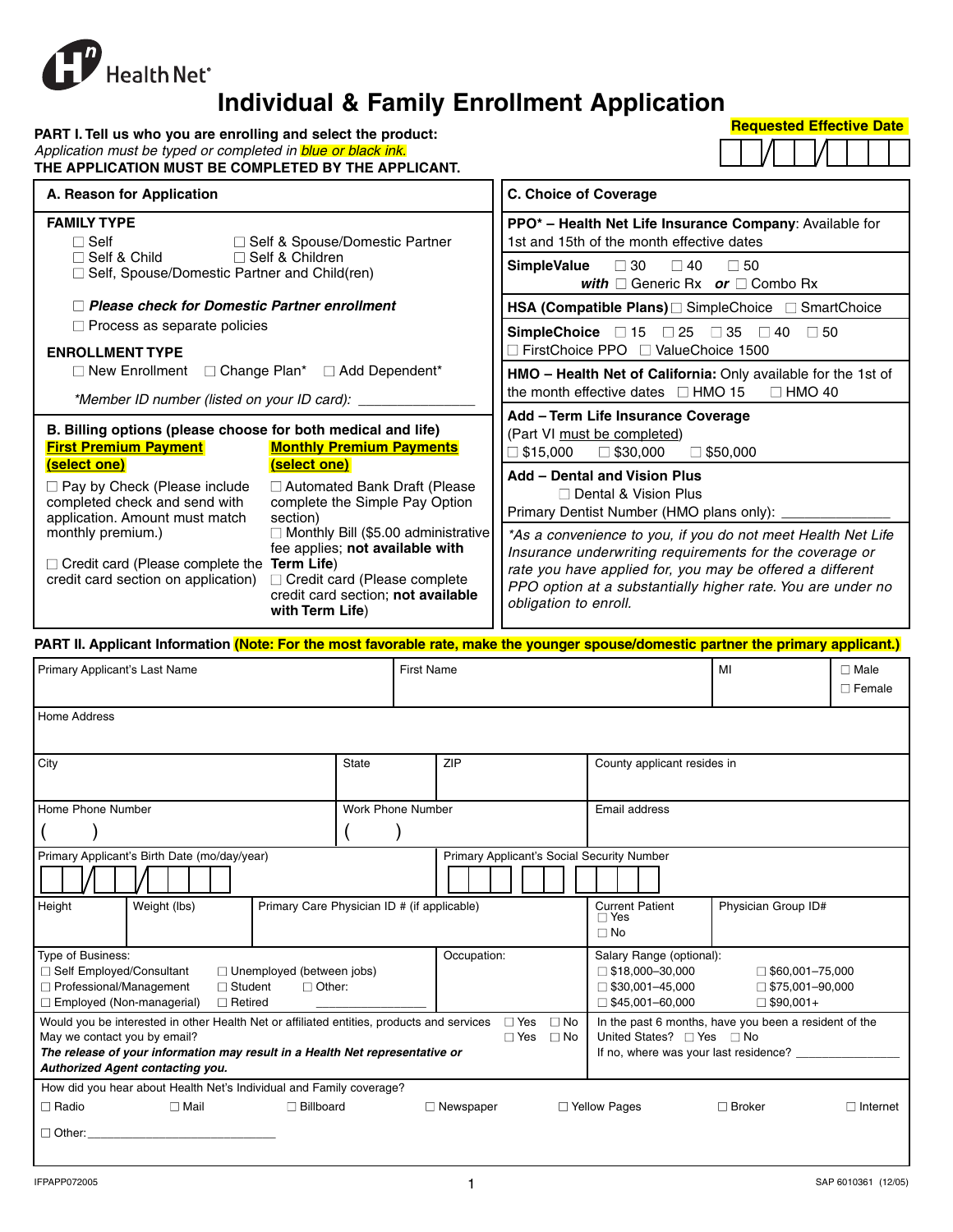|  | and the state of the state of the state of the state of the state of the state of the state of the state of th |
|--|----------------------------------------------------------------------------------------------------------------|
|  |                                                                                                                |
|  |                                                                                                                |
|  |                                                                                                                |
|  |                                                                                                                |
|  |                                                                                                                |
|  |                                                                                                                |
|  |                                                                                                                |
|  |                                                                                                                |
|  |                                                                                                                |
|  |                                                                                                                |

#### **PART III. Family member(s) to be enrolled**

List all eligible family members to be enrolled other than yourself. If a listed family member's last name is different from yours, please explain on a separate sheet of paper. For Domestic Partner coverage all requirements for eligibility, as required by the applicable laws of the State of California, must be met and a joint Declaration of Domestic Partnership must be filed with the California Secretary of State. To be processed under one Subscriber, all family members must reside at the same address. \*HMO only: If you are applying for HMO coverage, you must select a Physician Group and Primary Care Physician. You may choose the same or different Physician Group and Primary Care Physician for each family member you are enrolling. If you do not select a Primary Care Physician, one will be selected for you within your regional area.

| Relation                                                             | <b>Last Name</b>                                    | <b>First Name</b>     | M <sub>l</sub> | <b>Social Security No.</b> | Date of Birth   Height   Weight |  | (lbs) | <b>Primary Care</b><br><b>Physical ID#</b> | <b>Current</b><br><b>Patient</b> | Physician<br><b>Group ID#</b> |  |  |
|----------------------------------------------------------------------|-----------------------------------------------------|-----------------------|----------------|----------------------------|---------------------------------|--|-------|--------------------------------------------|----------------------------------|-------------------------------|--|--|
| Wife                                                                 | Husband Spouse/Domestic Partner                     |                       |                |                            |                                 |  |       |                                            | $\Box$ Yes<br>$\Box$ No          |                               |  |  |
| Son<br>Daughter                                                      | Child 1                                             |                       |                |                            |                                 |  |       |                                            | $\Box$ Yes<br>$\Box$ No          |                               |  |  |
| Full Time Student? □ Yes Units Carried<br>$\Box$ No                  |                                                     |                       |                | Name of School             |                                 |  |       |                                            |                                  |                               |  |  |
| Son<br>Daughter                                                      | Child 2                                             |                       |                |                            |                                 |  |       |                                            | $\Box$ Yes<br>$\Box$ No          |                               |  |  |
|                                                                      | Full Time Student? □ Yes Units Carried<br>$\Box$ No |                       |                | Name of School             |                                 |  |       |                                            |                                  |                               |  |  |
| $\Box$ Son<br>Daughter                                               | Child 3                                             |                       |                |                            |                                 |  |       |                                            | $\Box$ Yes<br>$\Box$ No          |                               |  |  |
| Full Time Student?<br><u> </u> $\Box$ Yes Units Carried<br>$\Box$ No |                                                     |                       |                | Name of School             |                                 |  |       |                                            |                                  |                               |  |  |
| Son<br>Daughter                                                      | Child 4                                             |                       |                |                            |                                 |  |       |                                            | $\Box$ Yes<br>$\Box$ No          |                               |  |  |
| Full Time Student?                                                   | $\Box$ No                                           | □ Yes   Units Carried |                | Name of School             |                                 |  |       |                                            |                                  |                               |  |  |

For additional dependents please attach another sheet with the requested information.

PART IV. (a) Statement of health (All questions must be answered. Include information for yourself and each family member applying for coverage. Please answer all questions "Yes" or "No." (IF "YES," PLEASE CIRCLE THE SPECIFIC **CONDITIONS**.)

| 1) A. Is either the applicant or spouse/domestic partner,<br>or female dependent, whether or not listed on the<br>application, currently pregnant?                                                         | Yes l<br>П            | No<br>$\mathbf{I}$        |  | 4) Are you or any applying family member eligible for<br>Medicare benefits as a result of disability or chronic<br>illness?                                                                                                                                                                                                                                                                                                                                                                                                                                                                           | Yesl<br>$\mathsf{L}$ | No                             |
|------------------------------------------------------------------------------------------------------------------------------------------------------------------------------------------------------------|-----------------------|---------------------------|--|-------------------------------------------------------------------------------------------------------------------------------------------------------------------------------------------------------------------------------------------------------------------------------------------------------------------------------------------------------------------------------------------------------------------------------------------------------------------------------------------------------------------------------------------------------------------------------------------------------|----------------------|--------------------------------|
| B. If you are a male listed on this application, are<br>you expecting a child with anyone, even if the<br>mother is not listed on this application?                                                        | Yes I<br>□            | <b>No</b><br>$\mathsf{L}$ |  | 5) Have you or any applying family member ever had<br>any signs or symptoms of, consulted a medical                                                                                                                                                                                                                                                                                                                                                                                                                                                                                                   |                      |                                |
| C. If you are a male listed on this application, has<br>your spouse, even if not listed on this application,<br>performed a home pregnancy test during the<br>previous 90 days which has reacted positive? | Yes l<br>$\Box$       | No                        |  | practitioner, received advice from a medical<br>practitioner, sought treatment from a medical<br>practitioner, had treatment recommended by a<br>medical practitioner, received treatment from a<br>medical practitioner, or been hospitalized for any<br>of the following conditions?<br>A. Chest pain, high or low blood pressure, heart<br>disease, heart murmur, palpitations or irregular<br>heart beat, peripheral vascular disease, blood clot,<br>phlebitis, varicose veins, blood disorder, anemia,<br>enlarged lymph nodes, or any other heart,<br>cardiovascular, or circulatory disorder? |                      |                                |
| D. During the previous 90 days, has any female<br>applicant performed a home pregnancy test,<br>which has reacted positive?                                                                                | Yes  <br>$\mathsf{L}$ | No                        |  |                                                                                                                                                                                                                                                                                                                                                                                                                                                                                                                                                                                                       |                      | Yes l<br>No.<br>$\blacksquare$ |
| 2) Have you or any applying family member had an<br>abnormal physical exam, laboratory results, EKG,<br>X-rays, MRI, CT scan or been advised to have<br>diagnostic tests, treatment(s), surgery or         | Yes  <br>$\Box$       | <b>No</b>                 |  |                                                                                                                                                                                                                                                                                                                                                                                                                                                                                                                                                                                                       |                      |                                |
| hospitalization(s)?                                                                                                                                                                                        |                       |                           |  | B. Headaches, dizziness, paralysis, stroke, loss of<br>consciousness, seizure disorder, sleep apnea,                                                                                                                                                                                                                                                                                                                                                                                                                                                                                                  | Yes l<br>$\perp$     | No                             |
| 3) Have you or any applying family members been a<br>patient in a hospital, clinic, surgicenter, sanatorium<br>or other medical facility as an inpatient or outpatient?                                    | Yes  <br>$\Box$       | No                        |  | multiple sclerosis, cerebral palsy, or any other<br>disorder of the brain or nervous system?                                                                                                                                                                                                                                                                                                                                                                                                                                                                                                          |                      |                                |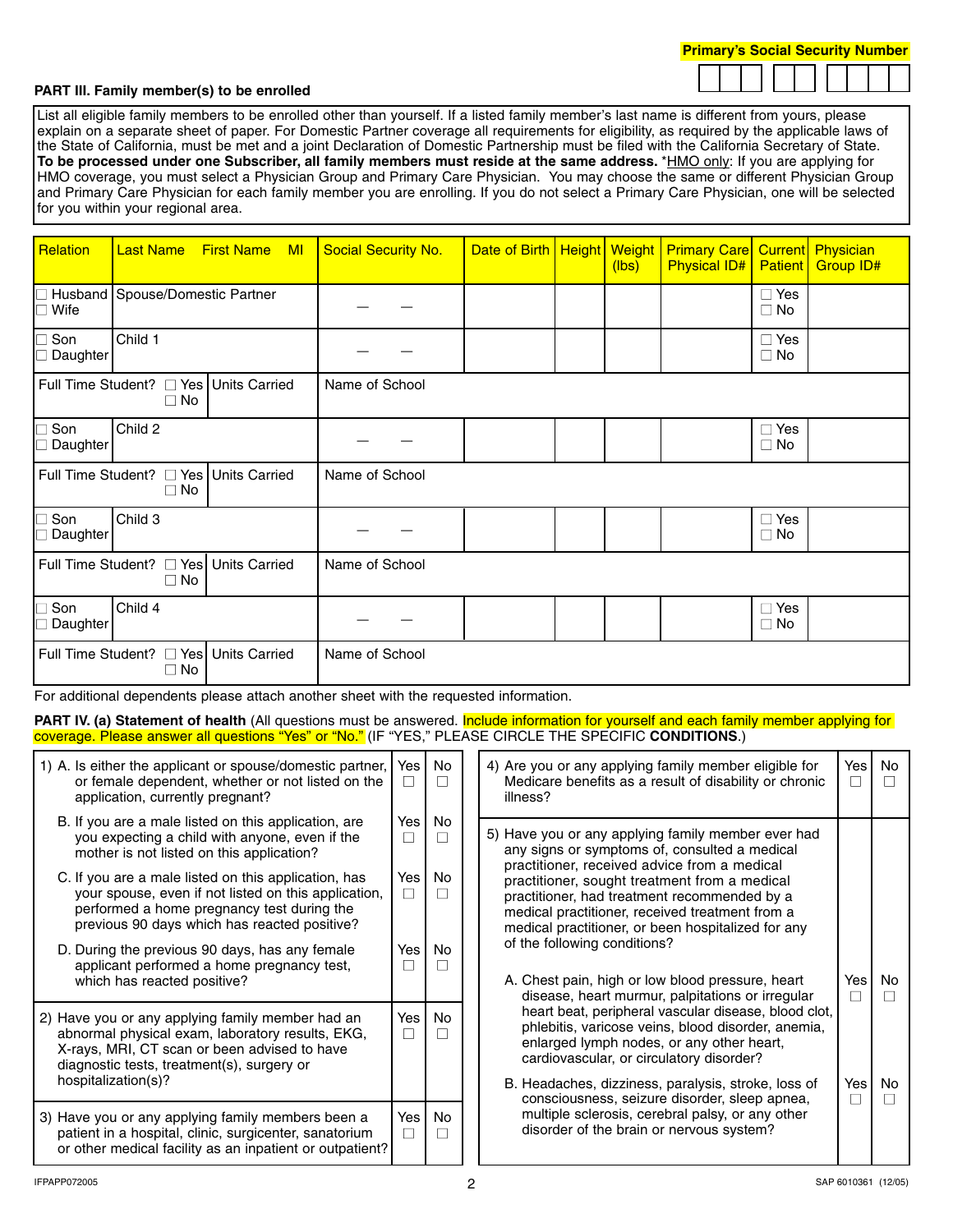|  |  | <b>Primary's Social Security Number</b> |  |  |  |  |  |  |  |
|--|--|-----------------------------------------|--|--|--|--|--|--|--|
|  |  |                                         |  |  |  |  |  |  |  |

# **PART IV. (a) Statement of health (continued)**

| 5) C. Disorder of the mouth, throat or esophagus,<br>tonsillitis, ulcers, colitis, ulcerative colitis, spastic<br>colitis, Crohn's disease, gall bladder disorder,                                                          | Yes<br>$\Box$ | No<br>$\Box$  |  |                                                                                            | O. Premature birth, developmental delay, congenital<br>abnormalities, clubfoot, cleft lip or palate, or<br>Down's syndrome?                                                                          | Yes<br>□                                                                                                                                                                                               | No<br>$\Box$  |         |
|-----------------------------------------------------------------------------------------------------------------------------------------------------------------------------------------------------------------------------|---------------|---------------|--|--------------------------------------------------------------------------------------------|------------------------------------------------------------------------------------------------------------------------------------------------------------------------------------------------------|--------------------------------------------------------------------------------------------------------------------------------------------------------------------------------------------------------|---------------|---------|
| chronic diarrhea, hernia, hemorrhoids, hepatitis,<br>pancreatitis, intestinal or rectal problems,<br>liver disease, cirrhosis, stomach disorder, or any                                                                     |               |               |  |                                                                                            | P. Cosmetic or reconstructive surgery, including<br>breast implants?                                                                                                                                 | Yes<br>П                                                                                                                                                                                               | No<br>$\perp$ |         |
| other disorder of the digestive system?<br>D. Allergies, sinusitis, bronchitis, emphysema, chronic<br>obstructive pulmonary disease (COPD),<br>pneumonia, tuberculosis, coughing up blood, or                               | Yes<br>⊔      | No<br>$\Box$  |  |                                                                                            |                                                                                                                                                                                                      | Q. Male reproductive system: disorder of the<br>prostate, infections, impotency, sexual<br>dysfunction, infertility, sexually transmitted disease<br>or any other disorder of the reproductive system? | Yes<br>□      | No<br>□ |
| any other lung or respiratory disorder?<br>E. Asthma?                                                                                                                                                                       | Yes<br>□      | No<br>$\Box$  |  |                                                                                            | R. Female reproductive system: disorder of the<br>breast, fibroid tumors, infertility, menstruation<br>disorders, abnormal Pap test, infections, sexually<br>transmitted disease, abnormal bleeding, | Yes<br>$\Box$                                                                                                                                                                                          | No<br>П       |         |
| If "Yes," have you been hospitalized or been to an<br>emergency room in the past 24 months?                                                                                                                                 | Yes<br>⊔      | No<br>□       |  |                                                                                            | endometriosis or any other disorder of the uterus<br>or reproductive system?                                                                                                                         |                                                                                                                                                                                                        |               |         |
| Have you received any adrenaline or<br>epinephrine injections?                                                                                                                                                              | Yes<br>⊔      | No<br>$\Box$  |  |                                                                                            | 6) Have you or any applying family member been<br>diagnosed as having or been treated for AIDS<br>(Acquired Immune Deficiency Syndrome) or ARC                                                       | Yes<br>□                                                                                                                                                                                               | No<br>□       |         |
| F. Disorder of the kidney or bladder, infections, blood<br>in urine, pyelonephritis, or any other disorder of<br>the urinary tract?                                                                                         | Yes<br>$\Box$ | No<br>$\Box$  |  |                                                                                            | (AIDS-Related Complex)?                                                                                                                                                                              |                                                                                                                                                                                                        |               |         |
| G. Arthritis, rheumatoid arthritis, bursitis, gout,<br>disorder of the back, spine, bone or joint, herniated,<br>ruptured, or bulging disc, muscle or tendon pain,<br>carpal tunnel syndrome, muscular dystrophy,           | Yes<br>$\Box$ | No<br>$\Box$  |  |                                                                                            | 7) Have you or any applying family member(s)<br>consulted a health care practitioner for any condition<br>or symptom(s) for which a diagnosis has not been<br>established?                           | Yes<br>□                                                                                                                                                                                               | No<br>□       |         |
| fixation device or any other disorder of the<br>musculoskeletal system?                                                                                                                                                     |               |               |  |                                                                                            | 8) During the past 12 months, have you or any applying<br>family members smoked cigarettes, cigars, pipes, or                                                                                        | Yes<br>□                                                                                                                                                                                               | No<br>$\Box$  |         |
| H. Jaw problems, temporal mandibular joint syndrome<br>(TMJ), pain or difficulty breathing, chewing or<br>swallowing?                                                                                                       | Yes<br>$\Box$ | No<br>$\Box$  |  |                                                                                            | used chewing tobacco?<br>9) During the past three years, have you or any applying                                                                                                                    | Yes                                                                                                                                                                                                    | No            |         |
| I. Diabetes, thyroid disorder, adrenal disorder, lupus,<br>Raynaud's disease, chronic fatigue syndrome,<br>Epstein-Barr virus, unintentional weight loss or                                                                 | Yes<br>$\Box$ | No<br>$\Box$  |  | family members consulted a physician for any reason<br>not already indicated on this form? |                                                                                                                                                                                                      | ⊔                                                                                                                                                                                                      | $\Box$        |         |
| anyother disorder of the metabolic system?<br>J. Cancer, melanoma, tumor, cyst, growth, leukemia,<br>Hodgkin's disease, or any other malignancy?                                                                            | Yes<br>⊔      | No<br>Ш       |  |                                                                                            | 10) During the past 12 months, have you or any applying<br>family members experienced symptoms for which a<br>physician has not been consulted?                                                      | Yes<br>$\Box$                                                                                                                                                                                          | No<br>$\Box$  |         |
| K. Psoriasis, keratosis, herpes, burns, birthmarks,<br>warts, or any other disorder of the skin?                                                                                                                            | Yes<br>□      | No<br>$\Box$  |  |                                                                                            | 11) Is the applicant or any applying family member<br>currently taking medication? If "Yes," please complete                                                                                         | Yes<br>□                                                                                                                                                                                               | No<br>□       |         |
| L. Disorder of the eyes or sight, glaucoma, cataracts,<br>disorder of the ears or hearing, ear infection (otitis<br>media), disorder of the nose or breathing, deviated<br>nasal septum?                                    | Yes<br>$\Box$ | No<br>$\Box$  |  |                                                                                            | section IV (b).<br>12) Has the applicant or any applying family member<br>taken a prescription medication during the past 12                                                                         | Yes  <br>$\Box$                                                                                                                                                                                        | No.<br>$\Box$ |         |
| M. Nervous, mental, emotional or obsessive<br>compulsive disorder, behavioral disorder, panic<br>attacks, anxiety, depression, manic depression,<br>schizophrenia, attention deficit disorder, ADHD,<br>or eating disorder? | Yes<br>П      | No<br>$\Box$  |  |                                                                                            | months for a period of more than two weeks? If "Yes,"<br>please complete Part IV (b).                                                                                                                |                                                                                                                                                                                                        |               |         |
| N. Alcohol or substance abuse/dependency,<br>counseling, member of a support group?                                                                                                                                         | Yes<br>$\Box$ | No<br>$\Box$  |  |                                                                                            |                                                                                                                                                                                                      |                                                                                                                                                                                                        |               |         |
| Please indicate the number of alcoholic beverages<br>(a beverage is 12 ounces of beer, 6 ounces of<br>wine, 1 ounce of liquor) you consume per week?                                                                        | Yes<br>$\Box$ | No.<br>$\Box$ |  |                                                                                            |                                                                                                                                                                                                      |                                                                                                                                                                                                        |               |         |
| Applicant ________ Spouse/Domestic Partner_                                                                                                                                                                                 |               |               |  |                                                                                            |                                                                                                                                                                                                      |                                                                                                                                                                                                        |               |         |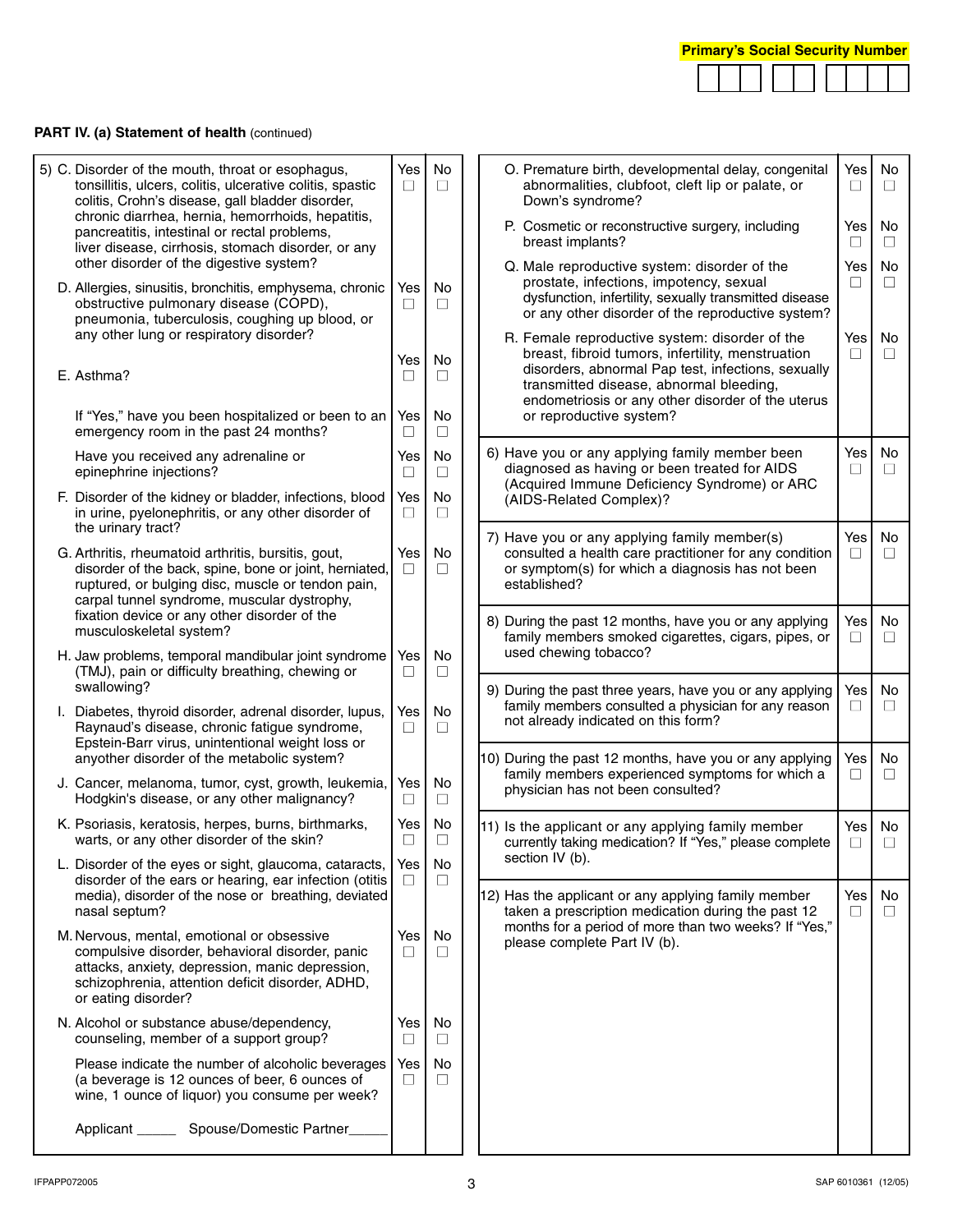

#### **PART IV. (a) Statement of health (continued)**

**Female applicants only (applicable to all females listed on the application).**

| <b>Applicant Name:</b> |                                                            |                                                                                                                 |                        |           |  |
|------------------------|------------------------------------------------------------|-----------------------------------------------------------------------------------------------------------------|------------------------|-----------|--|
|                        |                                                            |                                                                                                                 |                        |           |  |
| $\Box$                 | No<br>$\Box$                                               | 13) A. (i)Have you had a menstrual period in each of the<br>last six months, including within the last 30 days? | Yes<br>⊔               | <b>No</b> |  |
|                        |                                                            | If "No," please explain:                                                                                        |                        |           |  |
| Yes<br>$\Box$          | No<br>$\Box$                                               | B. (i) Have you had a pelvic exam?                                                                              | Yes<br>⊔               | No        |  |
|                        |                                                            | (ii) Date of last pelvic exam $(Mo/Dy/Yr)$ :                                                                    |                        |           |  |
| Yes<br>⊏               | No<br>П                                                    | (iii) Were the results of the exam normal?                                                                      | Yes                    | No        |  |
|                        |                                                            | If "No," please explain:                                                                                        |                        |           |  |
|                        |                                                            |                                                                                                                 |                        |           |  |
|                        | Yes<br>last six months, including within the last 30 days? |                                                                                                                 | <b>Applicant Name:</b> |           |  |

#### **PART IV. (b) Statement of health – If you answered "Yes" to any questions in Section IV (a), please list condition(s) and explain in FULL DETAIL below. If additional space is necessary, please attach extra pages.**

| Question<br>Number | Family member name and<br>name used on doctor's records | Diagnosis, condition,<br>treatment or recommendation | Still under<br>treatment?     | Dates of treatment,<br>Hospitalization (Mo/Yr)<br>Ended<br>Began |  |  |  | Full name, address & telephone number of every<br>physician, clinic or hospital (include ZIP code) |
|--------------------|---------------------------------------------------------|------------------------------------------------------|-------------------------------|------------------------------------------------------------------|--|--|--|----------------------------------------------------------------------------------------------------|
|                    |                                                         |                                                      | $\Box$ Yes<br>$\square$ No    |                                                                  |  |  |  |                                                                                                    |
|                    |                                                         |                                                      | $\Box$ Yes<br>$\Box$ No       |                                                                  |  |  |  |                                                                                                    |
|                    |                                                         |                                                      | $\Box$ Yes<br>$\square$ No    |                                                                  |  |  |  |                                                                                                    |
|                    |                                                         |                                                      | $\Box$ Yes<br>$\square$ No    |                                                                  |  |  |  |                                                                                                    |
|                    |                                                         |                                                      | $\Box$ Yes<br>$\Box$ No       |                                                                  |  |  |  |                                                                                                    |
|                    |                                                         |                                                      | $\square$ Yes<br>$\square$ No |                                                                  |  |  |  |                                                                                                    |

### **DOCTOR'S VISITS – Please provide information regarding the last doctor visit/physical examination for ALL family members you wish to cover.**

| Name of Individual | Date of Visit | Reason for visit | <b>Result of Visit</b> | Full name, address & telephone number of every<br>physician, clinic or hospital (include ZIP code) |
|--------------------|---------------|------------------|------------------------|----------------------------------------------------------------------------------------------------|
|                    |               |                  |                        |                                                                                                    |
|                    |               |                  |                        |                                                                                                    |
|                    |               |                  |                        |                                                                                                    |
|                    |               |                  |                        |                                                                                                    |
|                    |               |                  |                        |                                                                                                    |
|                    |               |                  |                        |                                                                                                    |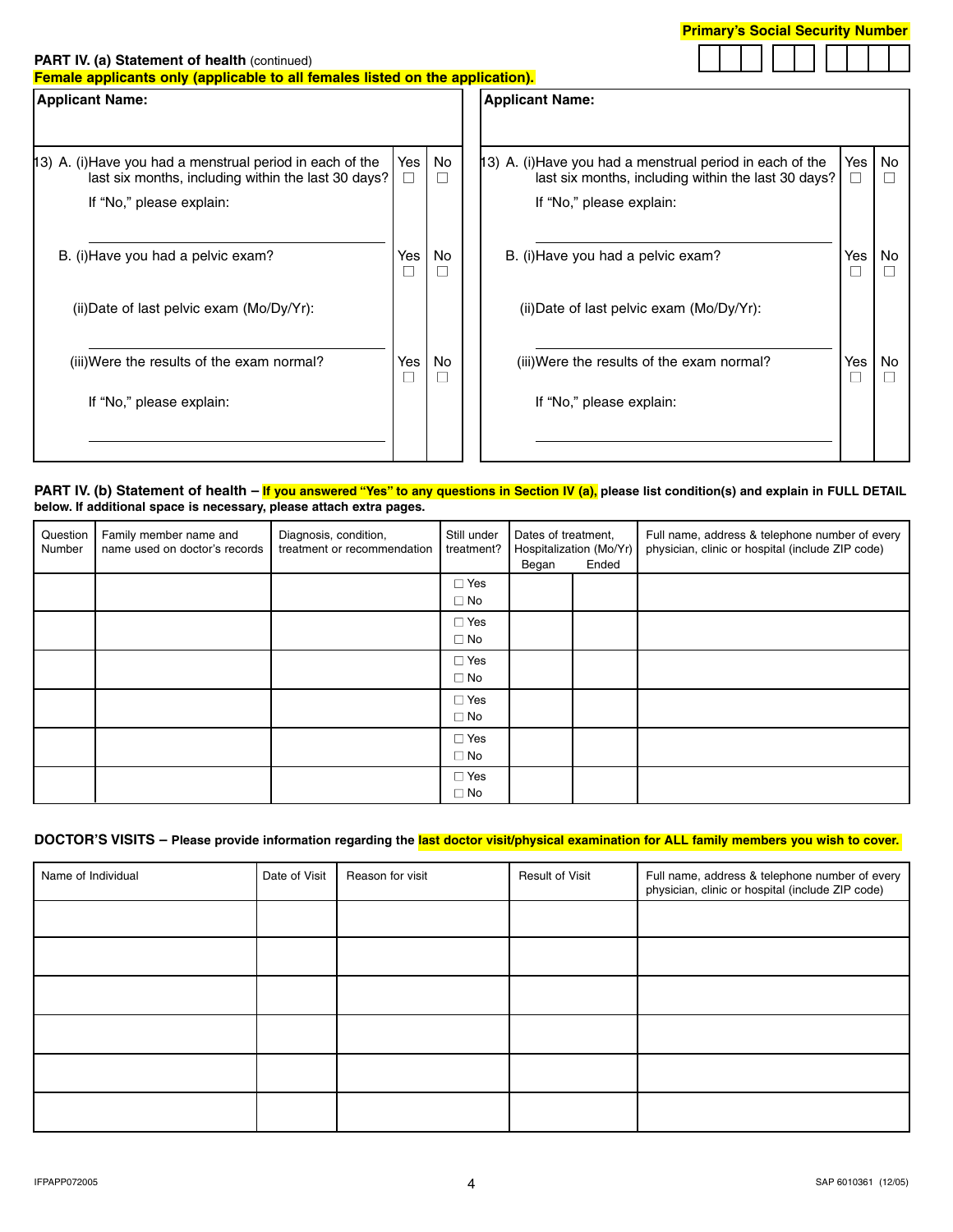| <b>Primary's Social Security Number</b> |
|-----------------------------------------|
|-----------------------------------------|

**PART IV. (b) Statement of health (continued)** 

**MEDICATIONS – Please list all medications taken currently or within the last year by anyone listed on this application.**

| Name of Individual | Condition | Name of Medication | Prescribing<br>Physician | Most Recent<br>Refill Date | Strength (No.<br>of milligrams) | Dosage & Frequency<br>(How many pills and<br>how often take) | Number<br>of refills<br>per year |
|--------------------|-----------|--------------------|--------------------------|----------------------------|---------------------------------|--------------------------------------------------------------|----------------------------------|
|                    |           |                    |                          |                            |                                 |                                                              |                                  |
|                    |           |                    |                          |                            |                                 |                                                              |                                  |
|                    |           |                    |                          |                            |                                 |                                                              |                                  |
|                    |           |                    |                          |                            |                                 |                                                              |                                  |
|                    |           |                    |                          |                            |                                 |                                                              |                                  |

#### **PART V. Prior health coverage.**

| А. | During the previous 62 days, have you been covered by health insurance?                                                                                                                                                                                                                                                                                                          |                                      |                                                                | $\Box$ Yes $\Box$ No |           |
|----|----------------------------------------------------------------------------------------------------------------------------------------------------------------------------------------------------------------------------------------------------------------------------------------------------------------------------------------------------------------------------------|--------------------------------------|----------------------------------------------------------------|----------------------|-----------|
|    | If "Yes," Current Carrier: ______________<br>$\Box$ Individual & Family HMO<br>$\Box$ Individual & Family PPO<br>$\Box$ Disability, Short Term or Interim                                                                                                                                                                                                                        | $\Box$ Group HMO<br>$\Box$ Group PPO | Effective date: __________ Expected termination date: ________ |                      |           |
| В. | Has anyone on this application been a Health Net or Foundation Health Member in the last five years?                                                                                                                                                                                                                                                                             |                                      |                                                                | $\Box$ Yes $\Box$ No |           |
|    | If "Yes," former Health Net or Foundation Health Member name:                                                                                                                                                                                                                                                                                                                    |                                      |                                                                |                      |           |
|    |                                                                                                                                                                                                                                                                                                                                                                                  |                                      |                                                                |                      |           |
|    | Member ID Number (listed on your ID card): __________________                                                                                                                                                                                                                                                                                                                    |                                      |                                                                |                      |           |
| C. | <b>HIPAA Coverage</b><br>You may be considered for coverage under the HIPAA plans. The plan does not require medical underwriting and the rates are<br>higher compared to the other Individual Plans. If you qualify please request the complete benefit details and rates. If you meet<br>every condition below you are eligible for guaranteed issue in accordance with HIPAA. |                                      |                                                                |                      |           |
|    | 1. Have you had a total of at least 18 months of health care coverage (including COBRA or Cal-COBRA, if applicable)<br>without more than a 63-day break (excluding any employer imposed waiting periods) in coverage?                                                                                                                                                            |                                      |                                                                | $\Box$ Yes $\Box$ No |           |
|    | 2. Was your most recent coverage through a group health plan (COBRA and Cal-COBRA are considered<br>group coverage)?                                                                                                                                                                                                                                                             |                                      |                                                                | $\Box$ Yes $\Box$ No |           |
|    | 3. Currently are you eligible for coverage under a group health plan, Medicare or Medicaid?<br>(If yes, you are not eligible for HIPAA coverage.)                                                                                                                                                                                                                                |                                      |                                                                | $\Box$ Yes $\Box$ No |           |
|    | 4. Was your most recent coverage terminated because of nonpayment or fraud?                                                                                                                                                                                                                                                                                                      |                                      |                                                                | $\Box$ Yes           | $\Box$ No |
|    | 5. Were you eligible under COBRA or Cal-COBRA?                                                                                                                                                                                                                                                                                                                                   |                                      |                                                                | $\Box$ Yes $\Box$ No |           |
|    |                                                                                                                                                                                                                                                                                                                                                                                  |                                      |                                                                |                      |           |
|    | If Yes, did you accept and exhaust all benefits that were available?                                                                                                                                                                                                                                                                                                             |                                      |                                                                | $\Box$ Yes $\Box$ No |           |
|    |                                                                                                                                                                                                                                                                                                                                                                                  |                                      |                                                                |                      |           |
|    |                                                                                                                                                                                                                                                                                                                                                                                  |                                      |                                                                |                      |           |

## **PART VI. Individual Term Life Insurance – Underwritten by Health Net Life Insurance Company – Applicant Only.**

| <b>Applicant Only</b><br>This insurance is not intended to replace any Life Insurance Policy currently in force. Life Insurance requires an additional premium.<br>(Must be at least 19 years old to enroll). The percentage indicated must equal 100%. |                     |               |  |  |  |
|---------------------------------------------------------------------------------------------------------------------------------------------------------------------------------------------------------------------------------------------------------|---------------------|---------------|--|--|--|
| <b>Beneficiary (Full Name)</b>                                                                                                                                                                                                                          | Relationship        | $\frac{9}{6}$ |  |  |  |
| <b>Beneficiary (Full Name)</b>                                                                                                                                                                                                                          | <b>Relationship</b> | $\frac{9}{6}$ |  |  |  |
| <b>Beneficiary (Full Name)</b>                                                                                                                                                                                                                          | <b>Relationship</b> | $\frac{9}{6}$ |  |  |  |
| <b>SIGNATURE of APPLICANT</b>                                                                                                                                                                                                                           |                     | <b>DATE</b>   |  |  |  |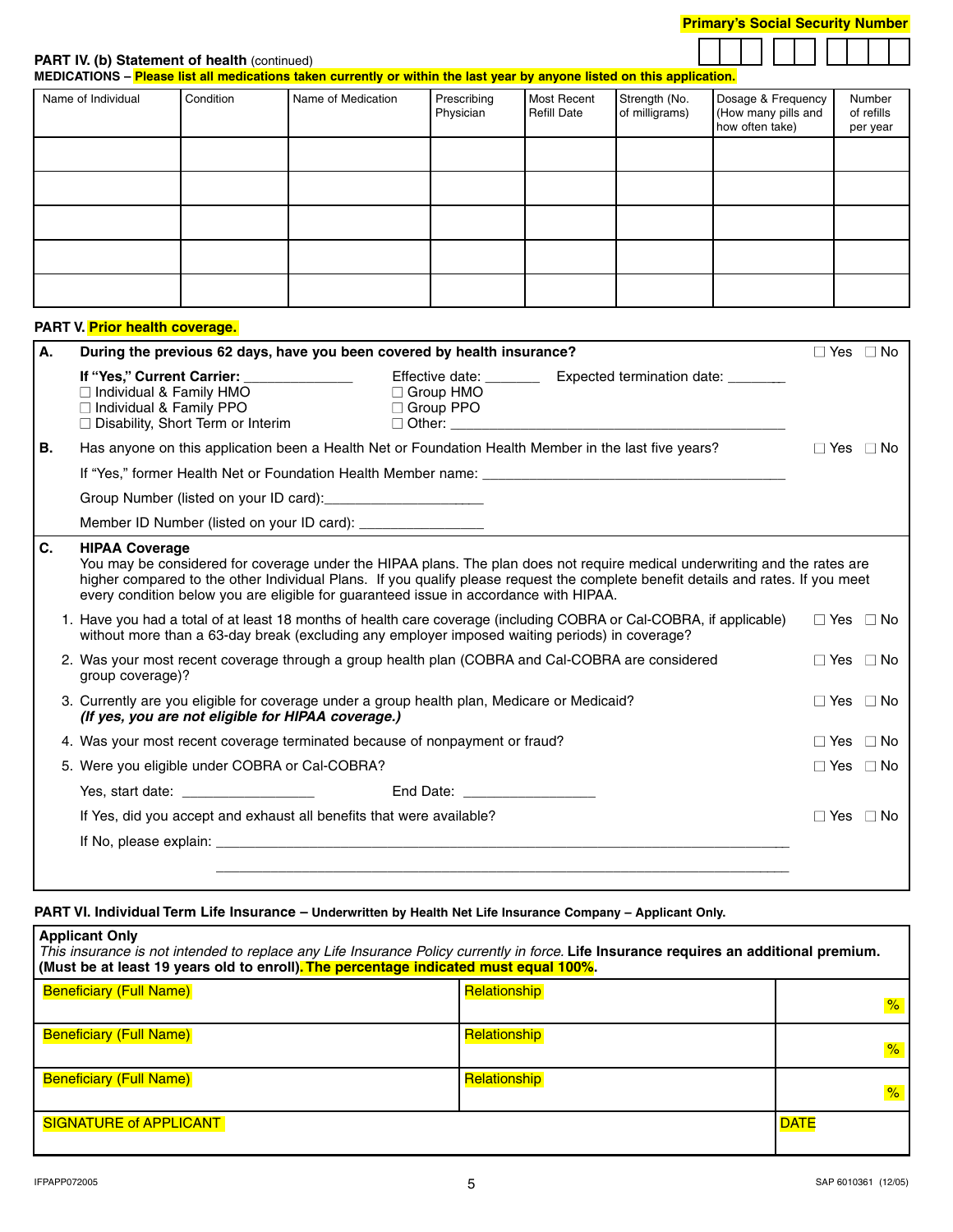|                                        | <b>PART VII. Individual &amp; Family Plans Exception to Standard Enrollment – Statement of Accountability.</b>                                                                                                                                                                              |                                                                                  |  |  |  |
|----------------------------------------|---------------------------------------------------------------------------------------------------------------------------------------------------------------------------------------------------------------------------------------------------------------------------------------------|----------------------------------------------------------------------------------|--|--|--|
| Application when applicable.           | This is to be used when the Applicant cannot complete the application because of the reason(s) indicated below. The applicant must<br>complete the appropriate section that applies to their enrollment. This form must be submitted with the Individual & Family Enrollment                |                                                                                  |  |  |  |
| the Applicant named above because:     |                                                                                                                                                                                                                                                                                             | personally read and completed the Individual & Family Enrollment Application for |  |  |  |
| $\Box$ Applicant does not read English | $\Box$ Applicant does not speak English                                                                                                                                                                                                                                                     | $\Box$ Applicant does not write English                                          |  |  |  |
| Other (explain)                        |                                                                                                                                                                                                                                                                                             |                                                                                  |  |  |  |
|                                        | Under the penalty of perjury I attest that, I translated the contents of the Individual & Family Enrollment Application and fully explained<br>Part IX of the Individual & Family Enrollment Application, "Conditions of Enrollment." To the best of my knowledge I obtained and listed all |                                                                                  |  |  |  |

#### **Signatures and date (required in ink).**

the requested personal and medical history disclosed by:

| <b>SIGNATURE of APPLICANT</b>                                                                                                                                                                                                | <b>Today's Date</b> |                                  |
|------------------------------------------------------------------------------------------------------------------------------------------------------------------------------------------------------------------------------|---------------------|----------------------------------|
| <b>SIGNATURE of TRANSLATOR</b>                                                                                                                                                                                               | <b>Today's Date</b> |                                  |
| <b>TRANSLATOR'S NAME (PRINT)</b>                                                                                                                                                                                             |                     | <b>TRANSLATOR'S PHONE NUMBER</b> |
| <b>TRANSLATOR'S ADDRESS</b>                                                                                                                                                                                                  |                     |                                  |
| <b>TRANSLATOR'S CITY</b>                                                                                                                                                                                                     | <b>STATE</b>        | ZIP                              |
| <b>Important:</b> The validity of this information is subject to the same conditions of the application as those signed on _____<br>and will become part of the agreement between Health Net and the above-listed applicant. |                     |                                  |

#### **PART VIII. Writing agent information – Without complete agent name and address, correspondence will not be sent.**

| <b>Health Net Broker ID:</b> Nealth Net Broker ID:                                                                                      |  | Sub – Agent ID:<br>(Must be completed only if Sub-Agent Agreement is approved)                                                              |  |  |  |  |  |
|-----------------------------------------------------------------------------------------------------------------------------------------|--|---------------------------------------------------------------------------------------------------------------------------------------------|--|--|--|--|--|
| Name (Print)                                                                                                                            |  | Phone number                                                                                                                                |  |  |  |  |  |
| Address                                                                                                                                 |  | <b>Fax Number</b>                                                                                                                           |  |  |  |  |  |
|                                                                                                                                         |  | Email address                                                                                                                               |  |  |  |  |  |
| <b>Writing Agent's Signature/Number (Required)</b>                                                                                      |  | Date Signed (Required)                                                                                                                      |  |  |  |  |  |
| <b>Writing Agent Certification</b>                                                                                                      |  |                                                                                                                                             |  |  |  |  |  |
| Are you aware of any information not disclosed<br>$\Box$ Yes $\Box$ No<br>in this application that might have a bearing on<br>the risk? |  | Did you personally see the applicant signing the<br>$\Box$ Yes $\Box$ No<br>application (includes spouse/domestic partner,<br>if applying)? |  |  |  |  |  |
| If "Yes," please explain:                                                                                                               |  |                                                                                                                                             |  |  |  |  |  |
|                                                                                                                                         |  |                                                                                                                                             |  |  |  |  |  |

#### **PART IX. Conditions of enrollment**

GENERAL CONDITIONS: Health Net reserves the right to reject any application for enrollment. Health Net may selectively accept the Applicant or only a dependent(s). There is no coverage unless this Application is accepted by Health Net's Underwriting Department and a Notice of Acceptance is issued to the Applicant even though you paid money to Health Net for the first month's premium. Cashing your check does not mean your application is approved. If rejected, your money will be returned to you. No other department, officer, agent or employee of Health Net is authorized to grant enrollment. An insurance agent cannot grant approval, change terms or waive requirements. Health Net may require that you take a medical examination and you will be responsible for payment of any related fees in such event. This application and all medical information or examination reports shall become a part of the Plan Contract or Insurance Policy.

(Name of applicant)

**Primary's Social Security Number**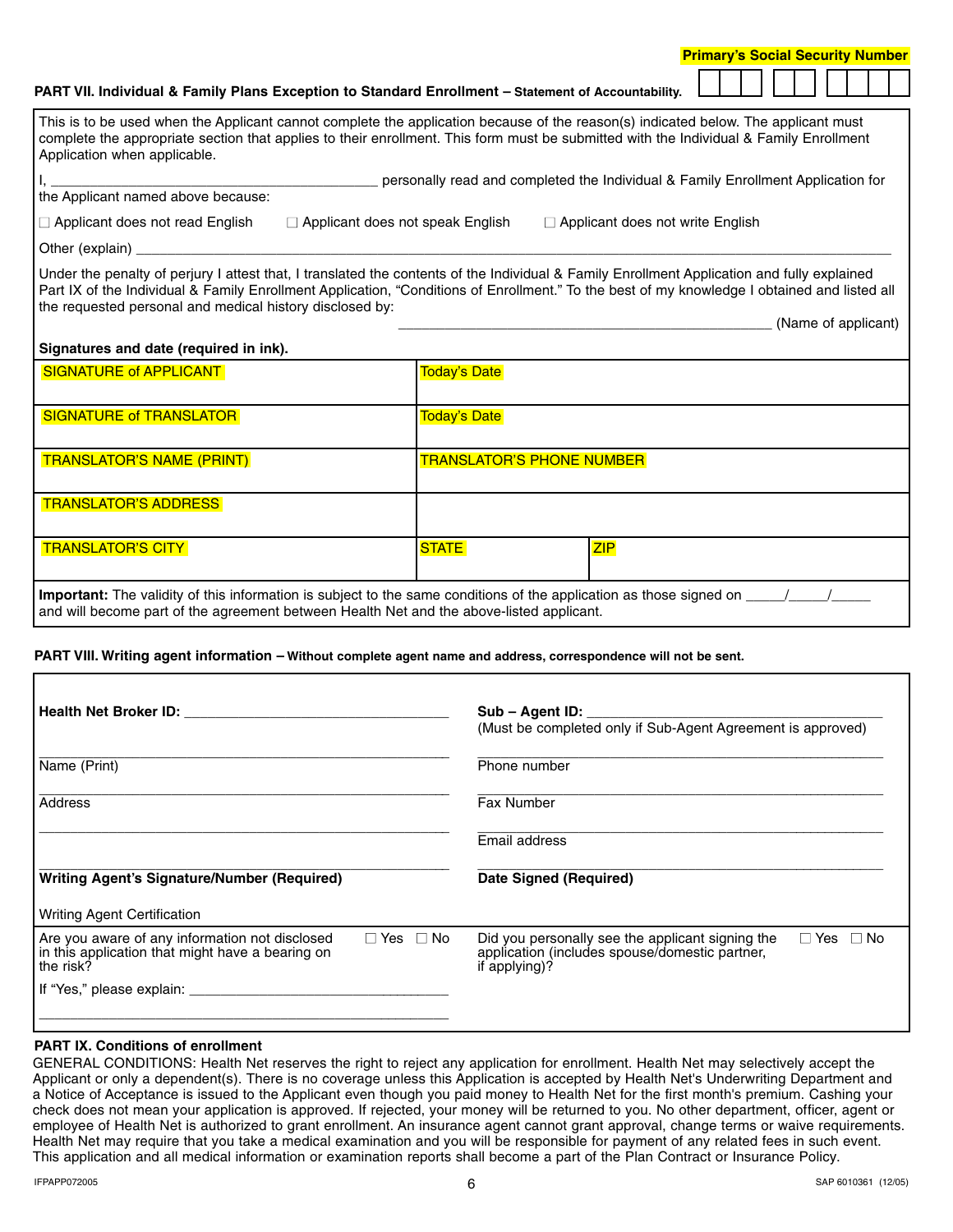#### **PART IX. Conditions of enrollment (continued)**



**Any intentional or unintentional nondisclosure or misstatement of fact in application materials is cause for disenrollment and rescission of the Plan Contract or Insurance Policy and Health Net may recoup from the Subscriber (or from You or from the Applicant) any amounts paid for Covered Services obtained as a result of such nondisclosure or misstatement of fact. In addition, if a Subscriber makes a false statement or omission as to the Subscriber's or Family Member's health status or history on application materials, Health Net shall have no liability for the provision of coverage under the Plan Contract or Insurance Policy.**

USE AND DISCLOSURE OF PROTECTED HEALTH INFORMATION: I acknowledge and understand that health care providers may disclose health information about me or my dependents to Health Net. Health Net uses and may disclose this information for purposes of treatment, payment and health plan operations, including but not limited to, utilization management, quality improvement, disease or case management programs. Health Net's Notice of Privacy Practices is included in the Plan Contract and Insurance Policy, and I may also obtain a copy of this Notice on the website at www.healthnet.com or through Health Net Member Services.

IF SOLE APPLICANT IS A MINOR: If the sole Applicant under this application is under 18 years of age, the Applicant's parent or legal guardian must sign as such. By signing, he or she does hereby agree to be legally responsible for the accuracy of information in this Application and for payments of premiums. If such responsible party is not the natural parent of the Applicant, copies of the court papers authorizing guardianship must be submitted with this Application.

IF APPLICANT CANNOT READ ENGLISH: If an Applicant does not read English, the translator and Applicant must sign and submit the **Statement of Accountability** for translating this entire Application (on page 6, PART VII of this Application).

#### **PART X. Important Provisions**

NOTICE: For your protection, California law requires the following to appear on this form. Any person who knowingly presents a false or fraudulent claim for the payment of a loss is guilty of a crime and may be subject to fines and confinement in state prison. California law prohibits an HIV test from being required or used by health care services plans or insurance companies as a condition of obtaining coverage.

ACKNOWLEDGEMENT AND AGREEMENT: I, the applicant, understand and agree that by enrolling with or accepting services from Health Net, I and any enrolled dependents are obligated to understand and abide by the terms, conditions and provisions of the Plan Contract or Insurance Policy. I, the applicant, have read and understand the terms of this Application and my signature below indicates that the information entered in this Application is complete, true and correct, and I accept these terms.

**BINDING ARBITRATION: I, the applicant, understand and agree that any and all disputes or disagreements between me (including any of my enrolled family members or heirs or personal representatives) and Health Net regarding the construction, interpretation, performance or breach of the Health Net Plan Contract or Insurance Policy, or regarding other matters relating to or arising out of my Health Net membership, whether stated in tort, contract or otherwise, and whether or not other parties such as health care providers, or their agents or employees, are also involved, must be submitted to final and binding arbitration in lieu of a jury or court trial. I understand that, by agreeing to submit all disputes to final and binding arbitration, all parties, including Health Net, are giving up their constitutional right to the extent permitted by law to have their dispute decided in a court of law before a jury. I also understand that disputes that I may have with Health Net involving claims or medical malpractice (that is, whether any medical services rendered were unnecessary or unauthorized or were improperly, negligently or incompetently rendered) are also subject to final and binding arbitration. A more detailed arbitration provision is included in the Plan Contract or Insurance Policy. My signature below indicates that I understand the terms of this Binding Arbitration Clause and agree to submit disputes to binding arbitration.**

**Agreeing to the Arbitration & signing your name below constitutes your signature. Health Net reserves the right to cancel, rescind, or terminate any policy where this arbitration clause was signed by anyone other than the applicant. Neither Broker nor any other person may sign this Arbitration Agreement.**

**Applicant's Signatures** (the applicant must personally sign his/her name and agree to the Arbitration Clause in order for the application to be processed)**, Required in ink.**

| APPLICANT OR PARENT OR LEGAL GUARDIAN'S SIGNATURE IF APPLICANT IS UNDER 18 YEARS OLD | <b>Date Signed</b> |
|--------------------------------------------------------------------------------------|--------------------|
| SPOUSE/DOMESTIC PARTNER'S SIGNATURE                                                  | <b>Date Signed</b> |
| SIGNATURE OF APPLICANT'S DEPENDENT (age 18 or older)                                 | <b>Date Signed</b> |
| SIGNATURE OF APPLICANT'S DEPENDENT (age 18 or older)                                 | <b>Date Signed</b> |

**Make personal check payable to "Health Net." Return Completed Application to: Health Net Individual and Family Enrollment, Post Office Box 1150 Rancho Cordova, California 95741–9847**

You may submit a photocopy or facsimile of the Application and Authorizations. Health Net recommends that you retain a copy of this Application and Authorizations for your records.

**All references to "Health Net" herein include the affiliates and subsidiaries of Health Net which underwrite or administer the coverage to which this Enrollment Application applies.** "Plan Contract" refers to the Health Net of California, Inc. Combined Contract and Evidence of Coverage; "Insurance Policy" refers to Health Net Life Insurance Company Explanation of Your Insurance Plan, Health Net PPO Policy.